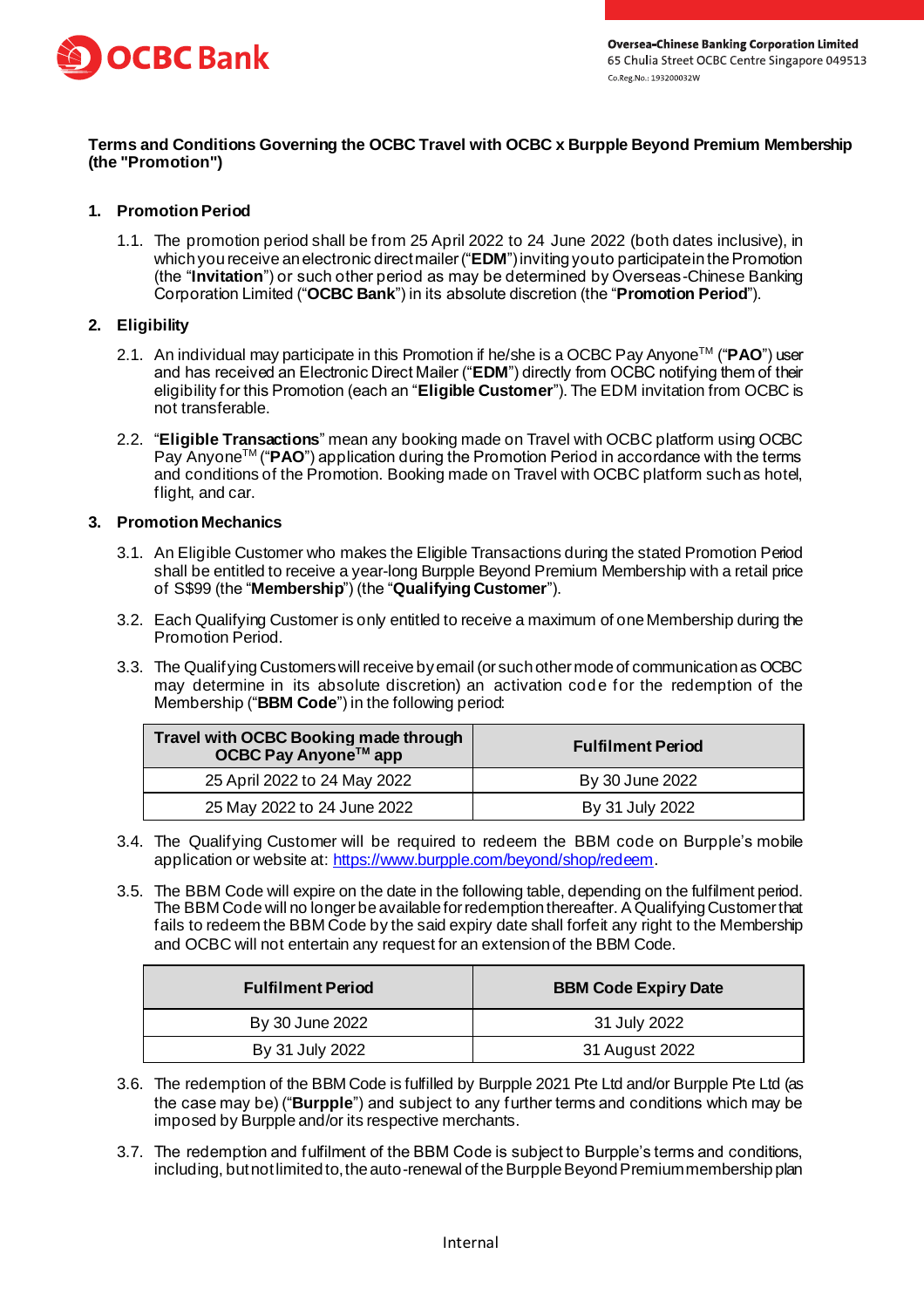

by default, unless auto-renewal has been deactivated by the Qualifying Customer in the Burpple app in advance of the next annual fee payment date. Any issues or disputes arising out of, relating to, and/or in connection with the redemption and fulfilment of the BBM Code shall be resolved directly with Burpple and/or its merchants via email at help@burpple.com.

- 3.8. The BBM Code is strictly not refundable and cannot be replaced if lost, damaged or expired. The BBM Code is not transferrable or exchangeable for cash or other items. OCBC Bank reserves the right to substitute or replace the BBM Code with any item of similar or lower value, at its sole and absolute discretion without notice to any person.
- 3.9. The Promotion cannot be combined or used in conjunction with any other promotions, vouchers, or discount programme except for the Travel with OCBC April 2022 to July 2022 Great Travel Sale.
- 3.10.The Membership shall be available for use and redemption at selected third-party merchants. The use and redemption of the Membership are subject to further terms and conditions which may be imposed by these third-party merchants and OCBC shall not be liable for these terms and conditions. Eligible Customers who receive the Membership are required to read, understand, and agree to these further terms and conditions.
- 3.11.OCBC reserves the rights in its sole and absolute discretion to determine whether a customer qualifies as an Qualifying Customer and whether the transactions qualify as Eligible Transactions during the Promotion. If OCBC in its sole and absolute discretion decides that any customer or transaction is not to be considered as an Qualifying Customer or valid Eligible Transactions, the Membership will not be awarded to the Qualifying Customer (as the case may be). OCBC's decision shall be final and OCBC shall not be obliged to entertain any appeal or correspondence on the same.
- 3.12.OCBC reserves the right and at any time at its absolute discretion and without giving any reason or notice to withdraw, claw-back, cancel and/or invalidate the BBM Code awarded to any customer without liability. A customer will not be entitled to any payment or compensation whatsoever in respect of such withdrawal, claw-back, cancellation or invalidation.